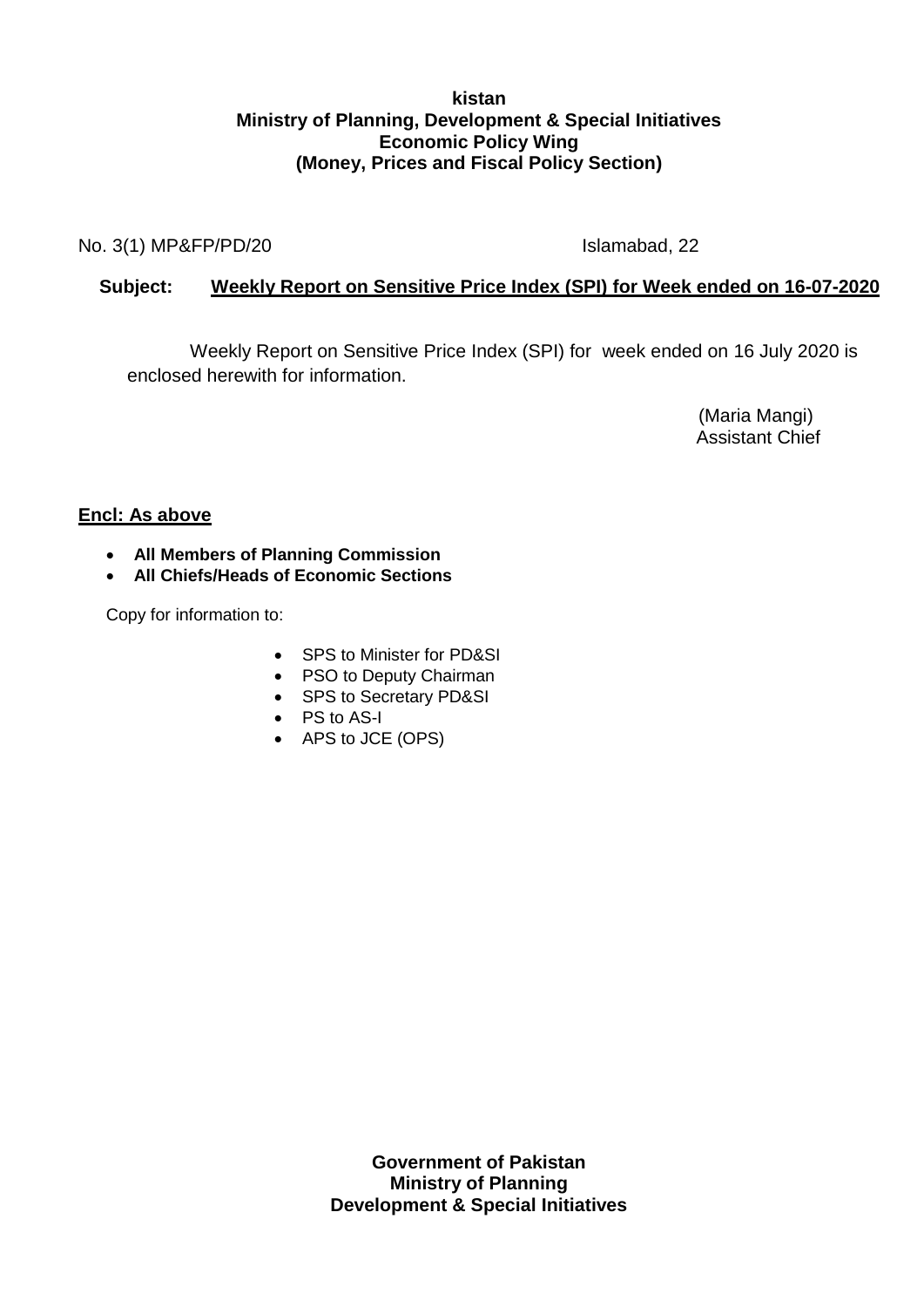## **Economic Policy Wing (Money, Prices and Fiscal Policy Section)**

#### **Sensitive Price Index Weekly Report (Week ending on 23-07-2020)**

Price Statistics Section of the Pakistan Bureau of Statistics (PBS) provides weekly update of the Sensitive Price Index (SPI) comprising of 51 essential items from 50 markets of 17 urban centres. It provides analysis of prices on week-on-week (WoW) basis to apprise the government regarding price movements of essential food items in the country.

#### **SPI by Expenditure Groups/Quintiles:**

Sensitive Price Indicator (SPI) based weekly inflation for the week ended on July 23, for the combined consumption group, witnessed an Increase of 0.21 per cent as compared to the previous week. This surge in SPI is mainly due to a rise in prices of food items i.e. Wheat Flour (3.55%), Potatoes (3.24%), Sugar (2.95%) and Curd (1.76%) with joint impact of 0.31 into the overall SPI for combined group of (0.21%).

It can be witnessed from table given that SPI for the lowest income group i.e. Q1 increased by 0.43 % compared to previous week, lowest quintile registered a rise over last week followed by Q2 -0.38%,Q3 0.34 % ,Q4 0.29% whereas Q5 showed an increase of 0.10%.As compared to corresponding week of last year ,the SPI for the combined consumption group in the week under review witnessed an increase of 10.50 %.

#### **Analysis Of Weekly SPI for 27 kitchen items**

The increase in SPI (0.21%) resulted as a rise in the index by 0.30. This impact came from increase in prices of food items in combined group i.e. Wheat Flour Bag (0.22%), Rice Basmati Broken (0.01%), Milk Fresh (0.02%), Eggs Hen (0.02%), Potatoes (0.07%) and Sugar Refined

| <b>Expenditure Group</b><br>(Quintile) |                       | <b>SPI for week ended on</b> |            |                | % change over |          |  |
|----------------------------------------|-----------------------|------------------------------|------------|----------------|---------------|----------|--|
|                                        |                       | 23-07-2020                   | 16-07-2020 | $25 - 07 - 19$ | 16-07-20      | 25-07-19 |  |
| Q <sub>1</sub>                         | (Upto Rs. 17,732)     | 140.05                       | 139.45     | 123.37         | 0.43          | 13.52    |  |
| Q <sub>2</sub>                         | (Rs. 17,733 - 22,888) | 134.62                       | 134.11     | 119.08         | 0.38          | 13.05    |  |
| Q <sub>3</sub>                         | (Rs. 22,889 - 29,517) | 136.63                       | 136.17     | 121.76         | 0.34          | 12.21    |  |
| Q <sub>4</sub>                         | (Rs. 29,518 - 44,175) | 133.49                       | 133.10     | 119.54         | 0.29          | 11.67    |  |
|                                        |                       |                              |            |                |               |          |  |
| Q <sub>5</sub>                         | (Above Rs. 44,175)    | 134.71                       | 134.58     | 123.55         | 0.10          | 9.03     |  |
|                                        | <b>Combined</b>       | 133.89                       | 132.61     | 121.17         | 0.21          | 10.50    |  |

(0.18%). In lowest income group an I increasing impact of 0.65% was registered in essential food items because of increasing price impact of Wheat Flour Bag (%0.30), Rice Basmati Broken (0.01%), Potatoes (0.12%), Onions (0.02%), and Sugar Refined (0.26%).